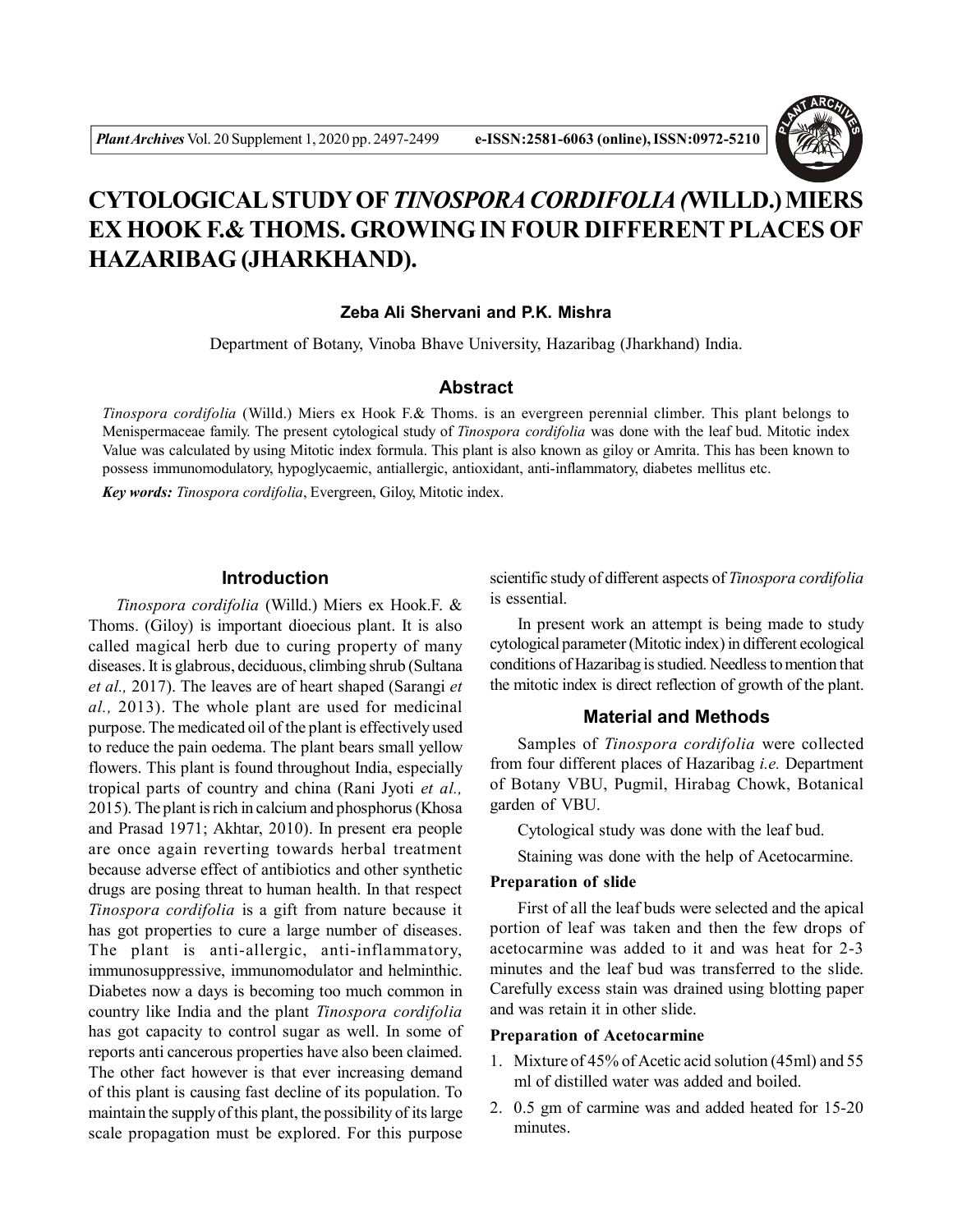| <b>Microscopic Field</b> | Total no of cell | Total no of dividing cell | Mitotic index=Total no of dividing<br>cell/Total no of cell $\times$ 100 | Average $(\% )$    |
|--------------------------|------------------|---------------------------|--------------------------------------------------------------------------|--------------------|
| Field 1                  | 150              |                           | $MI = 90/150 \times 100 = 60\%$                                          |                    |
| Field 2                  | 121              |                           | $MI = 50/121 \times 100 = 41.32\%$                                       | $224.43/5 = 44.88$ |
| Field 3                  | 100              | 28                        | $MI = 28/100 \times 100 = 28\%$                                          |                    |
| Field 4                  | 151              |                           | $MI = 87/151 \times 100 = 57.61\%$                                       |                    |
| Field 5                  | 80               | 30                        | $MI = 30/80 \times 100 = 37.5\%$                                         |                    |

**Table 1:** Mitotic index of *Tinospora cordifolia* growing in Department of Botany, Vinoba Bhave University. (Potted plants).

**Table 2:** Mitotic index of *Tinospora cordifolia* growing in Pugmil.

| <b>Microscopic Field</b> | Total no of cell | Total no of dividing cell | Mitotic index=Total no of dividing<br>cell/Total no of cell $\times$ 100 | Average $(\% )$      |
|--------------------------|------------------|---------------------------|--------------------------------------------------------------------------|----------------------|
| Field 1                  | 200              | 180                       | $MI = 180/200 \times 100 = 90\%$                                         |                      |
| Field 2                  | 150              | 100                       | $MI = 100/150 \times 100 = 66.66\%$                                      |                      |
| Field 3                  | 100              | 92                        | $MI = 92/100 \times 100 = 92\%$                                          | $388.87/5 = 77.77\%$ |
| Field 4                  | 200              | 150                       | $MI = 150/200 \times 100 = 75\%$                                         |                      |
| Field 5                  | 230              | 150                       | $MI = 150/230 \times 100 = 65.21\%$                                      |                      |

3. And the solution was cooled .

4. Solution was filtered to remove any precipitate.

Observation of microscopic field was done with the microscope.

Slides of Mitotically dividing cells were prepared and studied under compound microscope. Total no of cells in focus area was also counted. Mitotic index was calculated by the formula as follows:

Mitotic index = 
$$
\frac{\text{Number of dividing cells}}{\text{Total number of counted cells}}
$$

\n% cells =  $\frac{\text{Total number of cells undergoing mitosis}}{\text{Total number of cells}} \times 100$ 

This gave the % of dividing cell which is also known as Mitotic index.

# **Results and Discussion**

Details regarding number of dividing cell in focus area, Total number of cell in focus area and calculation of Mitosis index of test plant growing in different areas of Hazaribag is presented in Table 1-4. Mitotic index of *Tinospora cordifolia* growing in pots at dept. of Botany at Vinoba Bhave University was recorded 44.88% the test plant in Pugmil area had mitotic index 77.77%. *Tinospora cordifolia* growing in Hirabag chowk had mitotic index 70.6% whereas the highest value of Mitotic index of the same plant was found in sample collected from Botanical garden and the value was 81.24%.

Several previous workers have reported importance of ecological conditions on Mitotic index and cell cycle (Halaban, 1972) has reported that variation in photoperiods remarkably affects the mitotic index and cell cycle of

| Table 3: Mitotic index of Tinospora cordifolia growing in Hirabag Chowk. |  |
|--------------------------------------------------------------------------|--|
|--------------------------------------------------------------------------|--|

| <b>Microscopic Field</b> | <b>Total no of cell</b> | Total no of dividing cell | Mitotic index=Total no of dividing<br>cell/Total no of cell $\times$ 100 | Average $(\% )$ |
|--------------------------|-------------------------|---------------------------|--------------------------------------------------------------------------|-----------------|
| Field 1                  | 300                     | 247                       | $MI = 247/300 \times 100 = 82.33\%$                                      |                 |
| Field 2                  | 400                     | 200                       | $MI = 200/400 \times 100 = 50\%$                                         |                 |
| Field 3                  | 250                     | 190                       | $MI = 190/250 \times 100 = 76\%$                                         | $353/5 = 70.6$  |
| Field 4                  | 300                     | 250                       | $MI = 250/300 \times 100 = 83.33\%$                                      |                 |
| Field 5                  | 400                     | 250                       | $MI = 250/400 \times 100 = 62.5\%$                                       |                 |

**Table 4:** Mitotic index of *Tinospora cordifolia* growing in Botanical Garden VBU.

| <b>Microscopic Field</b> | <b>Total no of cell</b> | Total no of dividing cell | Mitotic index=Total no of dividing<br>cell/Total no of cell $\times$ 100 | Average $(\% )$      |
|--------------------------|-------------------------|---------------------------|--------------------------------------------------------------------------|----------------------|
| Field 1                  | 450                     | 400                       | $MI = 400/450 \times 100 = 88.88\%$                                      |                      |
| Field 2                  | 250                     | 200                       | $MI = 200/250 \times 100 = 80\%$                                         | $406.22/5 = 81.24\%$ |
| Field 3                  | 670                     | 500                       | $MI = 500/670 \times 100 = 74.62\%$                                      |                      |
| Field4                   | 550                     | 400                       | $MI = 400/550 \times 100 = 90\%$                                         |                      |
| Field 5                  | 450                     | 400                       | $MI = 400/450 \times 100 = 88.88\%$                                      |                      |